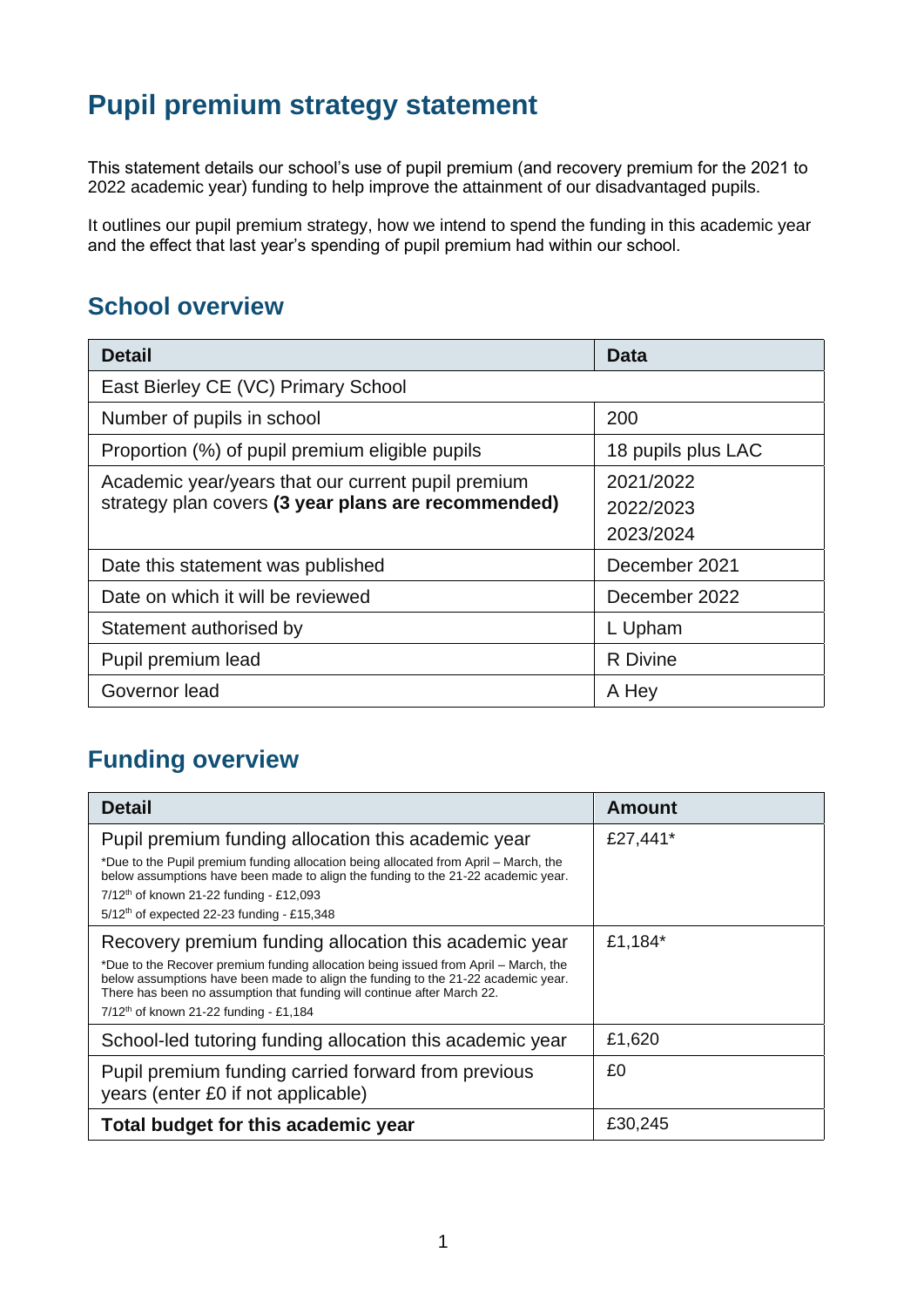# **Part A: Pupil premium strategy plan**

### **Statement of intent**

At East Bierley Primary, we have high aspirations and ambitions for all our children and we believe that all learners should be able to reach their full potential irrespective of their background or the challenges they face. We want our children to develop a love of learning and strategies to enable them to be independent learners who retain their natural curiosity.

We use our pupil premium funding and catch-up funding to provide the essential range of experiences and education to ensure our disadvantaged children have every opportunity to share the same educational experiences of other children. We use the funding to make sure that any gaps in learning are addressed via quality first teaching and targeted interventions and to ensure that any issues identified that require additional support, in non-academic areas, have sufficient provision to remove them as barriers to learning. Our strategy balances a direct focus on academic attainment and the broader view of the 'whole child'.

Our recovery plan has a focus on the wider curriculum in order to ensure we do not restrict children's learning nor narrow their ambitions as they move through their school journey. The importance of reading is paramount and we build reading across the curriculum and learn about the curriculum topics through stories too. Opportunities are provided to develop practical and creative skills, which in themselves help develop resilience and independence. Our school focus on the mental health and well-being of all in school underpins all the curriculum work that we do.

# **Challenges**

This details the key challenges to achievement that we have identified among our disadvantaged pupils.

| <b>Challenge</b><br>number | <b>Detail of challenge</b>                                                                                                                                      |
|----------------------------|-----------------------------------------------------------------------------------------------------------------------------------------------------------------|
|                            | Individual children who have gaps in their phonic knowledge and lack of<br>sufficient books at the right stage and phase in school to meet the new<br>guidance. |
| $\mathcal{P}$              | Children having low resilience when faced with new challenges.                                                                                                  |
| 3                          | The ability for children to verbalise effectively how they are feeling, struggling<br>to self-regulate and manage new emotions.                                 |
| 4                          | Gaps in maths knowledge specifically around the concept of number.                                                                                              |
| 5                          | Writers lacking specific skills and confidence to achieve their potential.                                                                                      |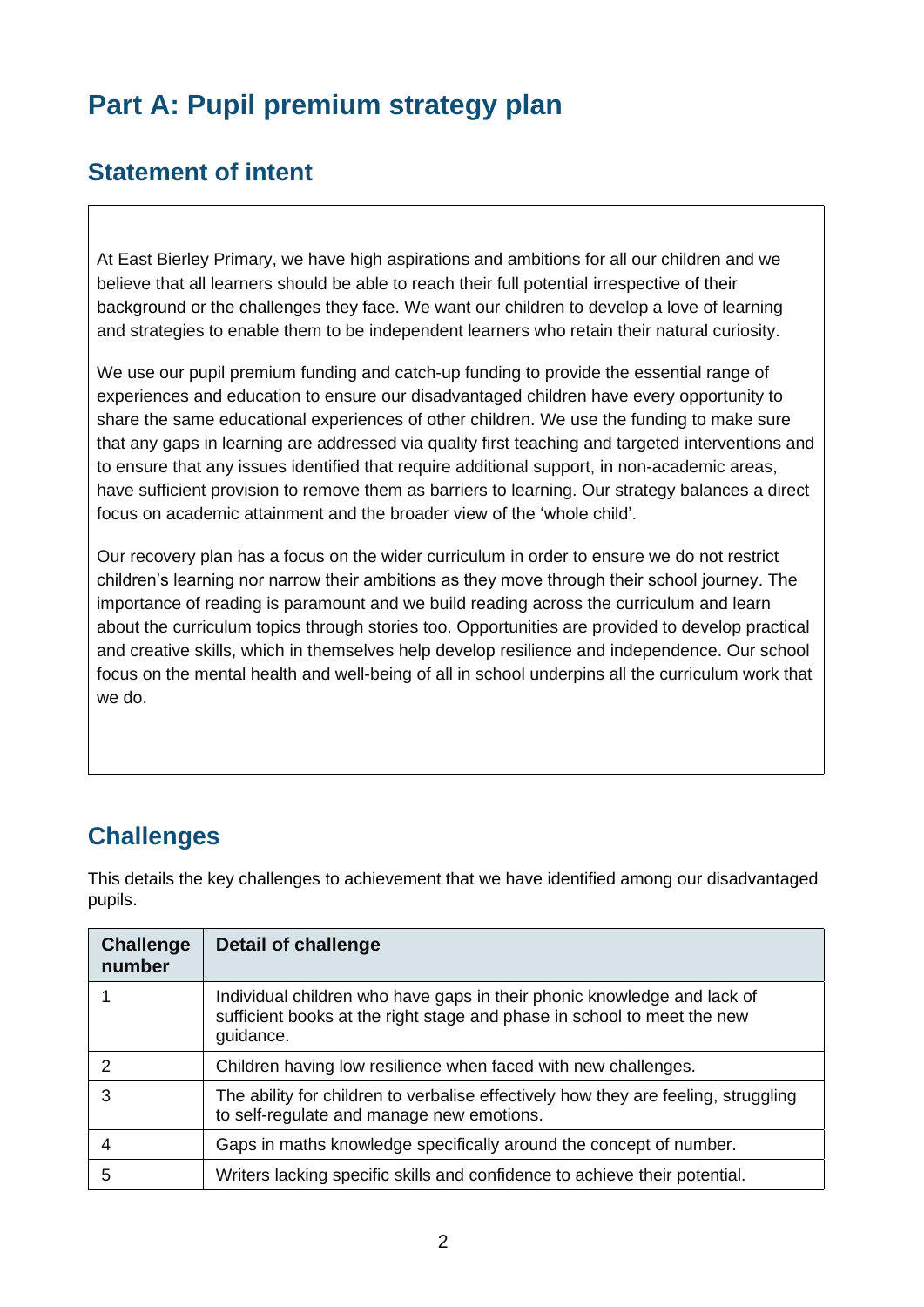# **Intended outcomes**

This explains the outcomes we are aiming for **by the end of our current strategy plan**, and how we will measure whether they have been achieved.

| <b>Intended outcome</b>                                                                                                                                                                          | <b>Success criteria</b>                                                                                                                                                                                                                                                                                                                                                                                                                                                                                                                                                                                                                                                                    |
|--------------------------------------------------------------------------------------------------------------------------------------------------------------------------------------------------|--------------------------------------------------------------------------------------------------------------------------------------------------------------------------------------------------------------------------------------------------------------------------------------------------------------------------------------------------------------------------------------------------------------------------------------------------------------------------------------------------------------------------------------------------------------------------------------------------------------------------------------------------------------------------------------------|
| To make sure that all children have sound<br>phonics knowledge to be able to read and<br>write with confidence. To ensure a love of<br>reading is embedded throughout school                     | In June 2022 we want all our year 1 and<br>year 2 children to be on track. We aim to<br>achieve at least pre pandemic levels in the<br>phonic screening check.<br>KS1 reading levels will be back on track to<br>be at national or above by 2023.<br>Current year 3 children to access age<br>appropriate texts by the end of the<br>academic year.<br>To have sufficient texts in school organise<br>explicitly by phonic phase to meet the new<br>guidance. Staff to be confident when<br>selecting books and teaching reading.<br>Books and stories are a discussion point<br>across school between staff and children<br>and that everyone enjoys engaging with<br>high quality texts. |
| To help children build their resilience, so that<br>they can be effective learners.                                                                                                              | Evidence across the curriculum, both with in<br>books and during practical sessions, shows<br>greater resilience and independence when<br>applying skills. For this to be identified by<br>children, staff and parents.                                                                                                                                                                                                                                                                                                                                                                                                                                                                    |
| Children to increase their emotional<br>vocabulary so that they can effectively<br>express how they are feeling.<br>Children to have a bank of strategies that<br>they can use to self-regulate. | Children being able to verbalise their<br>feelings using a range of vocabulary.<br>A shared understanding of vocabulary<br>through school by all staff and children.<br>Behaviour records show that incidents have<br>occur less frequently and de-escalation<br>strategies used by all staff.                                                                                                                                                                                                                                                                                                                                                                                             |
| Children to attain expected levels in Maths.                                                                                                                                                     | By July 2023 all children in KS1 will have<br>made expected or better progress from their<br>Reception start point. This will be in line or<br>better than the national average.<br>By July 2024 KS2 cohorts will all achieve at<br>the levels targeted for them pre-pandemic<br>by the end of the key stage.                                                                                                                                                                                                                                                                                                                                                                              |
| Children to attain expected levels in English.                                                                                                                                                   | By July 2023 all children in KS1 will have<br>made expected or better progress from their<br>Reception start point. This will be in line or<br>better than the national average.<br>By July 2024 KS2 cohorts will all achieve at<br>the levels targeted for them pre-pandemic<br>by the end of the key stage.                                                                                                                                                                                                                                                                                                                                                                              |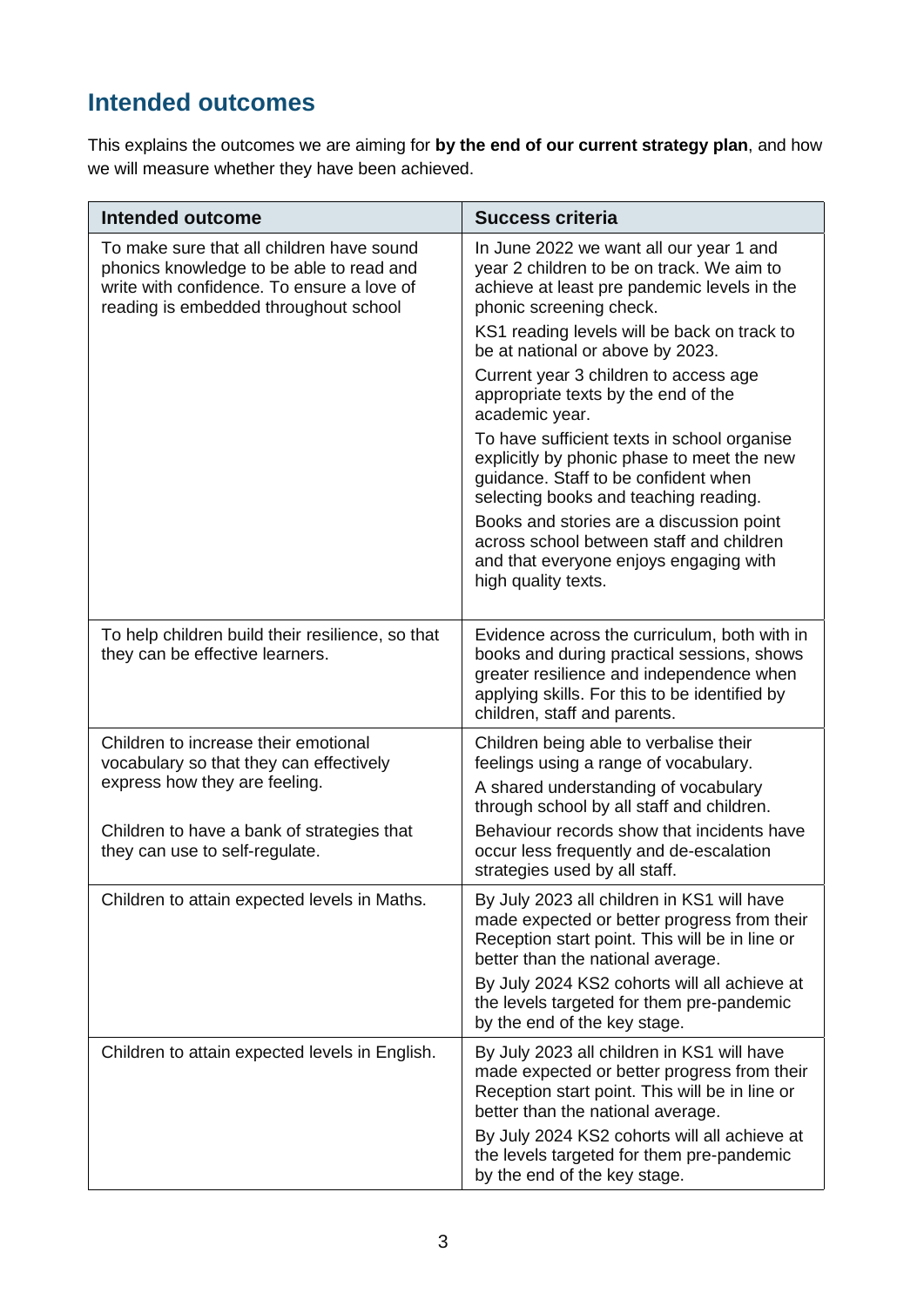# **Activity in this academic year**

This details how we intend to spend our pupil premium (and recovery premium funding) **this academic year** to address the challenges listed above.

#### **Teaching (for example, CPD, recruitment and retention)**

Budgeted cost: £*15,000*

| <b>Activity</b>                                                                                                                                                                                                                                                      | <b>Evidence that supports this</b><br>approach                                                                                                                                                                                                                                                                            | <b>Challenge</b><br>number(s)<br>addressed |
|----------------------------------------------------------------------------------------------------------------------------------------------------------------------------------------------------------------------------------------------------------------------|---------------------------------------------------------------------------------------------------------------------------------------------------------------------------------------------------------------------------------------------------------------------------------------------------------------------------|--------------------------------------------|
| To train all teachers<br>and support staff to<br>enable them to follow<br>the guidance for<br>teaching reading and<br>assessing phonics and<br>identifying next steps.<br>Release relevant staff<br>to provide in house<br>training for all staff and<br>volunteers. | Evidence shows having all staff follow a<br>consistent approach impacts positively on<br>pupil progress.<br>On-going assessment and identifying next<br>steps is essential to help children make<br>good progress. EEF has shown that high<br>quality feedback can help children make<br>an additional 8 months progress. | 1                                          |
| Prioritisation of reading<br>skills through reading<br>lessons, the sharing of<br>high quality texts<br>throughout the<br>curriculum and story<br>time and the<br>importance of DEAR<br>time.                                                                        | Evidence shows reading has the largest<br>impact on attainment in other subjects and<br>developing an enjoyment of independent<br>reading will help improve attainment in<br>other subject areas and with vocabulary.<br>Focus on learning to read and then reaing<br>to learn.                                           | 1                                          |
| To provide additional<br>training to staff looking<br>at specifically at the<br>Alex Timpson<br>Approach.                                                                                                                                                            | Evidence shows that having all staff<br>attachment and trauma trained leads to a<br>whole school ethos that allows children to<br>thrive and learn.                                                                                                                                                                       | 2, 3                                       |
| Training staff to have a<br>deeper understanding<br>of the Zones of<br>Regulation and de-<br>escalation strategies.                                                                                                                                                  | The average impact of metacognition and<br>self-regulation strategies is an additional<br>seven months' progress over the course of<br>the year.                                                                                                                                                                          | $\overline{2}$                             |
|                                                                                                                                                                                                                                                                      | Metacognition and self-regulation strategies<br>can be effective when taught in<br>collaborative groups so that learners can<br>support each other and make their thinking<br>explicit through discussion                                                                                                                 |                                            |
|                                                                                                                                                                                                                                                                      | <b>Metacognition   Toolkit Strand   Education</b><br><b>Endowment Foundation   EEF</b>                                                                                                                                                                                                                                    |                                            |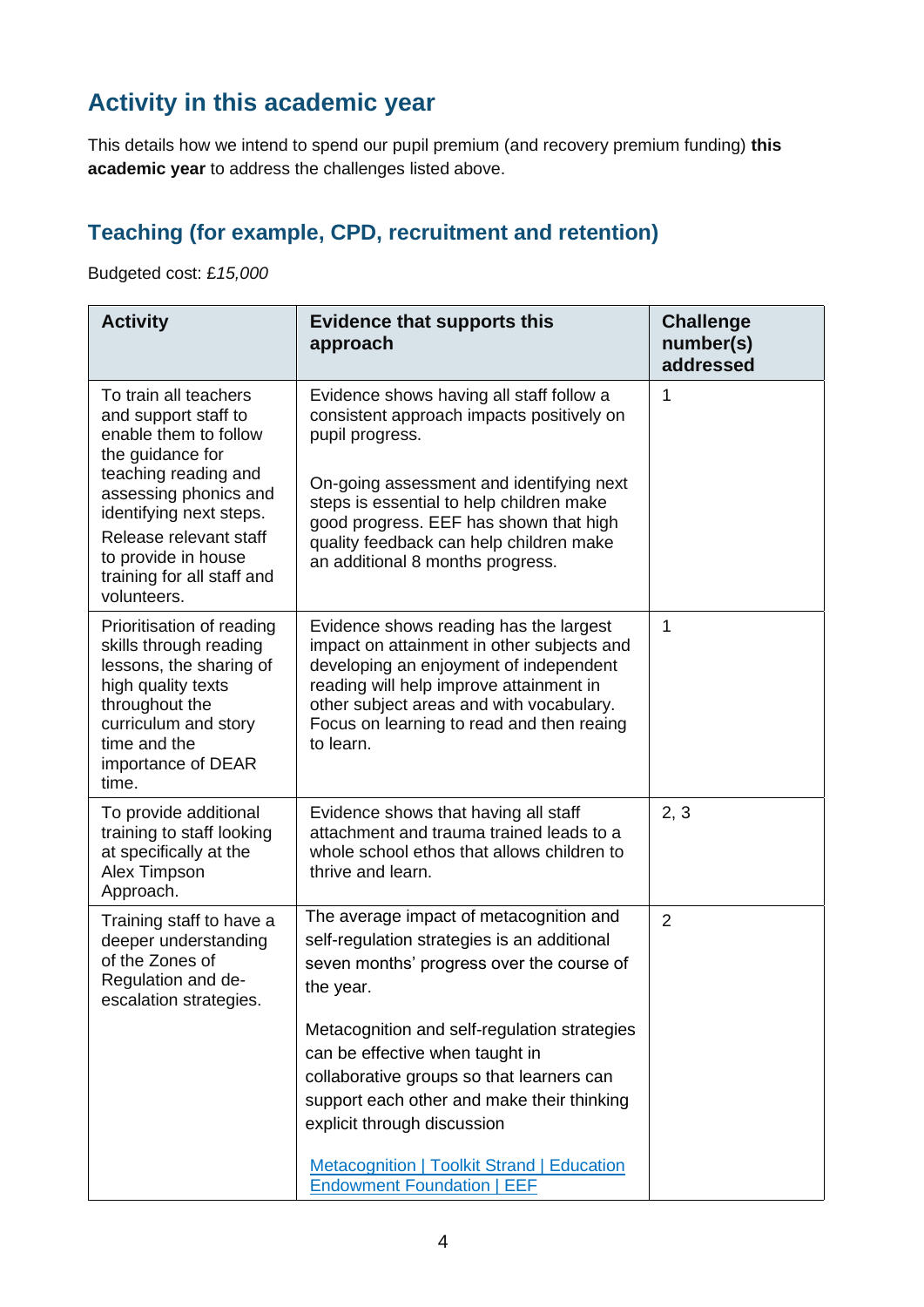| Enhancement of our<br>maths teaching and<br>curriculum planning in<br>line with DfE and EEF<br>guidance.<br>We will fund teacher<br>release time to embed                                                                                                      | The DfE non-statutory guidance has been<br>produced in conjunction with the National<br>Centre for Excellence in the Teaching of<br>Mathematics, drawing on evidence-based<br>approaches:<br>Maths guidance KS 1 and 2.pdf (pub-<br>lishing.service.gov.uk)                                                                     | 4       |
|----------------------------------------------------------------------------------------------------------------------------------------------------------------------------------------------------------------------------------------------------------------|---------------------------------------------------------------------------------------------------------------------------------------------------------------------------------------------------------------------------------------------------------------------------------------------------------------------------------|---------|
| key elements of<br>guidance in school and<br>to access Maths Hub<br>resources and CPD<br>(including Teaching for<br>Mastery training).                                                                                                                         | The EEF guidance is based on a range of<br>the best available evidence:<br><b>Improving Mathematics in Key Stages 2</b><br>and 3                                                                                                                                                                                                |         |
| Enhancement of our<br>English teaching and<br>planning in line with<br>DFE and EEF guidance.<br>We will provide training<br>across the teachers and<br>support staff to ensure<br>consistent strategies,<br>with a focus on<br>vocabulary and<br>language use. | EEF states that supporting high quality<br>teaching is pivotal in improving children's<br>outcomes. Research tells us that high<br>quality teaching can narrow the disad-<br>vantage gap. Promoting effective profes-<br>sional development (PD) plays a crucial<br>role in improving classroom practice and<br>pupil outcomes. | 5       |
| Increase staffing to<br>enable implementation<br>of strategies for school<br>led tutoring, ongoing<br>interventions and in<br>class support.                                                                                                                   | Impact of interventions and effectiveness<br>of support staff in classes. School Led tu-<br>toring guidance evidencing 1-1 and small<br>group interventions.                                                                                                                                                                    | 1, 4, 5 |
| Increase in provision of<br>sports coaching to run<br>target groups, provide<br>training for children and<br>provide additional<br>structured support at<br>lunchtimes                                                                                         | Structured use of sports and play leaders<br>during play times and lunchtimes helps<br>provide children with strategies and sup-<br>port.                                                                                                                                                                                       | 2, 3    |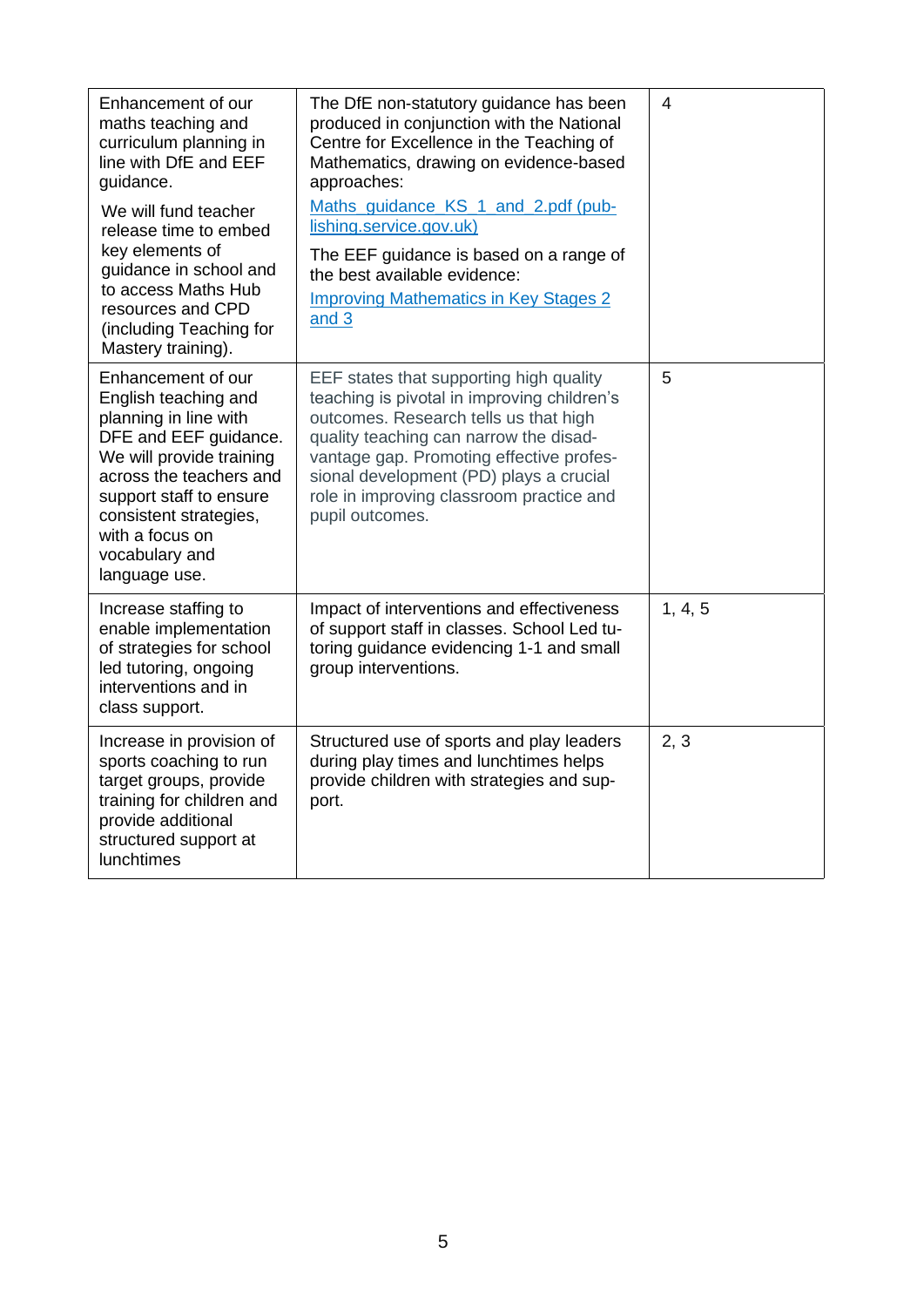### **Targeted academic support (for example, tutoring, one-to-one support structured interventions)**

Budgeted cost: £*10,000*

| <b>Activity</b>                                                                                                                         | <b>Evidence that supports this</b><br>approach                                                                                                                                                                                                                                                                                                                                    | <b>Challenge</b><br>number(s)<br>addressed |
|-----------------------------------------------------------------------------------------------------------------------------------------|-----------------------------------------------------------------------------------------------------------------------------------------------------------------------------------------------------------------------------------------------------------------------------------------------------------------------------------------------------------------------------------|--------------------------------------------|
| Additional phonics<br>sessions targeted at<br>pupils who require<br>further phonics support<br>across school.                           | Phonics approaches have a strong<br>evidence base indicating a positive<br>impact on pupils, particularly from<br>disadvantaged backgrounds. Targeted<br>phonics interventions have been shown<br>to be more effective when delivered as<br>regular sessions over a period up to 12<br>weeks:<br><b>Phonics   Toolkit Strand   Education</b><br><b>Endowment Foundation   EEF</b> | 1                                          |
| Targeted one to one<br>interventions using<br>precision teaching.                                                                       | Precision teaching is an evidence<br>based intervention which is proven to<br>improve accuracy and fluency when<br>reading and spelling.                                                                                                                                                                                                                                          | 1, 4, 5                                    |
| School-led tutoring for<br>pupils whose education<br>has been most<br>impacted by the<br>pandemic.                                      | Tuition targeted at specific needs and<br>knowledge gaps can be an effective<br>method to support low attaining pupils<br>or those falling behind, both one-to-one:<br>One to one tuition   EEF (educationen-<br>dowmentfoundation.org.uk)<br>And in small groups:<br><b>Small group tuition   Toolkit Strand  </b><br><b>Education Endowment Foundation</b><br><b>EEF</b>        | 1, 4, 5                                    |
| Experienced teacher to<br>provide team teaching<br>and coaching to others<br>to improve outcomes in<br>core subjects.                   | School based evidence has shown that<br>using the expertise of the staff in school<br>to train and coach each other has a<br>positive impact on pupil progress.                                                                                                                                                                                                                   | 4, 5                                       |
| Half termly PPM to<br>review attainment and<br>progress of key groups<br>and identify any children<br>in need of additional<br>support. | Accurate tracking of data and regular<br>review ensures children do not 'slip<br>through the net' and interventions /<br>additional support can be adapted in<br>response to needs                                                                                                                                                                                                | 1, 2, 3, 4, 5                              |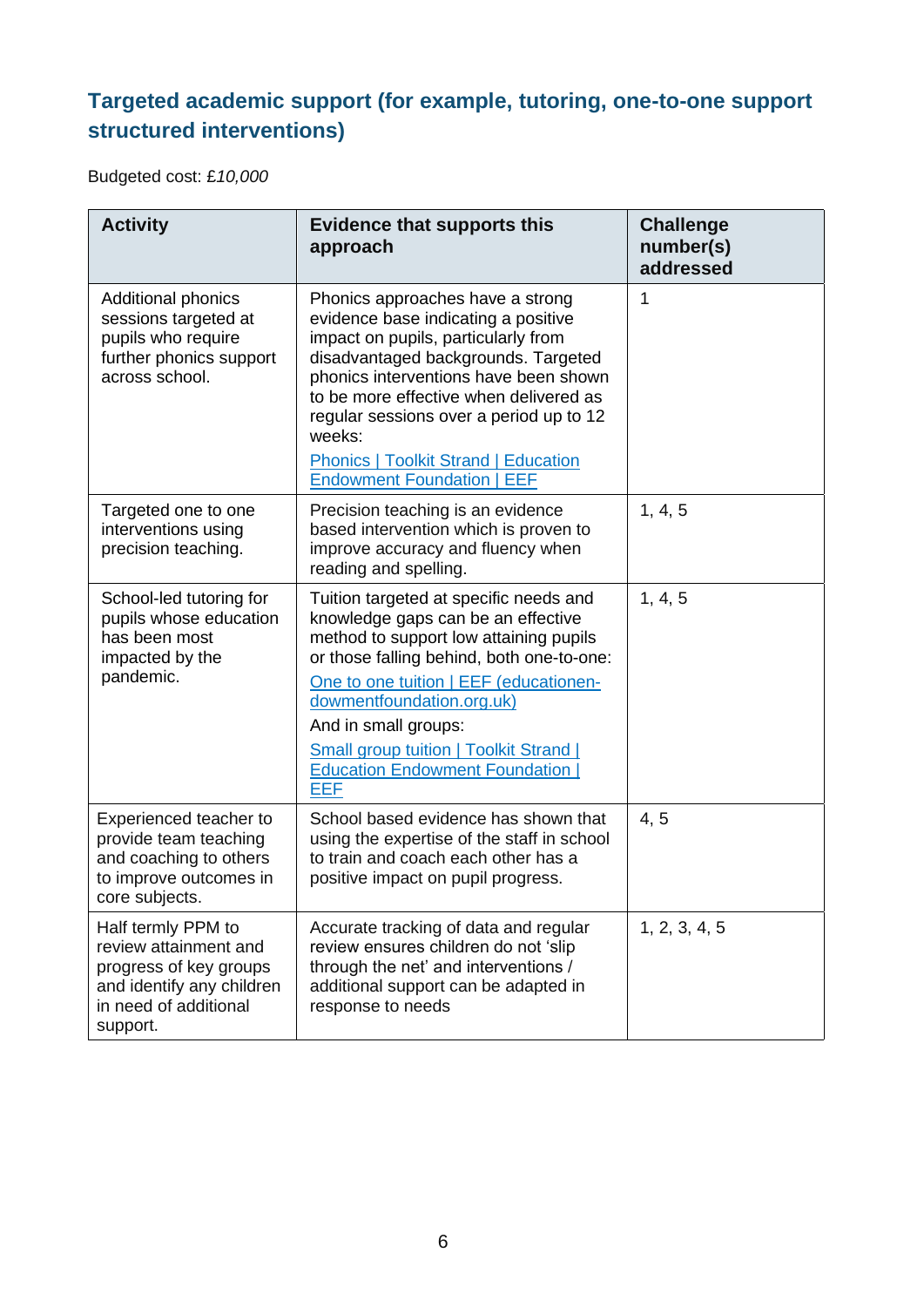### **Wider strategies (for example, related to attendance, behaviour, wellbeing)**

Budgeted cost: £*5,245*

| <b>Activity</b>                                                                                  | <b>Evidence that supports this</b><br>approach                                                                                                                                                                                                                                                                                                                                                                                                          | <b>Challenge</b><br>number(s)<br>addressed |
|--------------------------------------------------------------------------------------------------|---------------------------------------------------------------------------------------------------------------------------------------------------------------------------------------------------------------------------------------------------------------------------------------------------------------------------------------------------------------------------------------------------------------------------------------------------------|--------------------------------------------|
| Teachers to run<br>additional PSHE<br>sessions looking at<br>resilience and self-<br>regulation. | The average impact of metacognition<br>and self-regulation strategies is an<br>additional seven months' progress over<br>the course of the year.<br>Metacognition and self-regulation<br>strategies can be effective when taught<br>in collaborative groups so that learners<br>can support each other and make their<br>thinking explicit through discussion<br><b>Metacognition   Toolkit Strand  </b><br><b>Education Endowment Foundation   EEF</b> | 3                                          |
| Nurture small group<br>work and nurture PE,<br>Enrichment, lunchtime<br>art and creative clubs   | Development of strong relationships<br>through this approach has always had a<br>strong impact within school                                                                                                                                                                                                                                                                                                                                            | 2, 3                                       |
| Play leader training and<br>opportunities for pupil<br>leadership                                | Evidence within school has shown that<br>this leads to better problem solving<br>strategies, relationships and resilience                                                                                                                                                                                                                                                                                                                               | 2, 3                                       |
| <b>SULP</b>                                                                                      | The SULP programme is designed to<br>support pupils with their communication<br>skills. Previous use within school has<br>had a positive impact on behaviour<br>within the classroom.                                                                                                                                                                                                                                                                   | 3                                          |

#### **Total budgeted cost: £***30,245\**

*\*Each individual area above cost more than disclosed, the additional spend is covered by the wider school budget.*